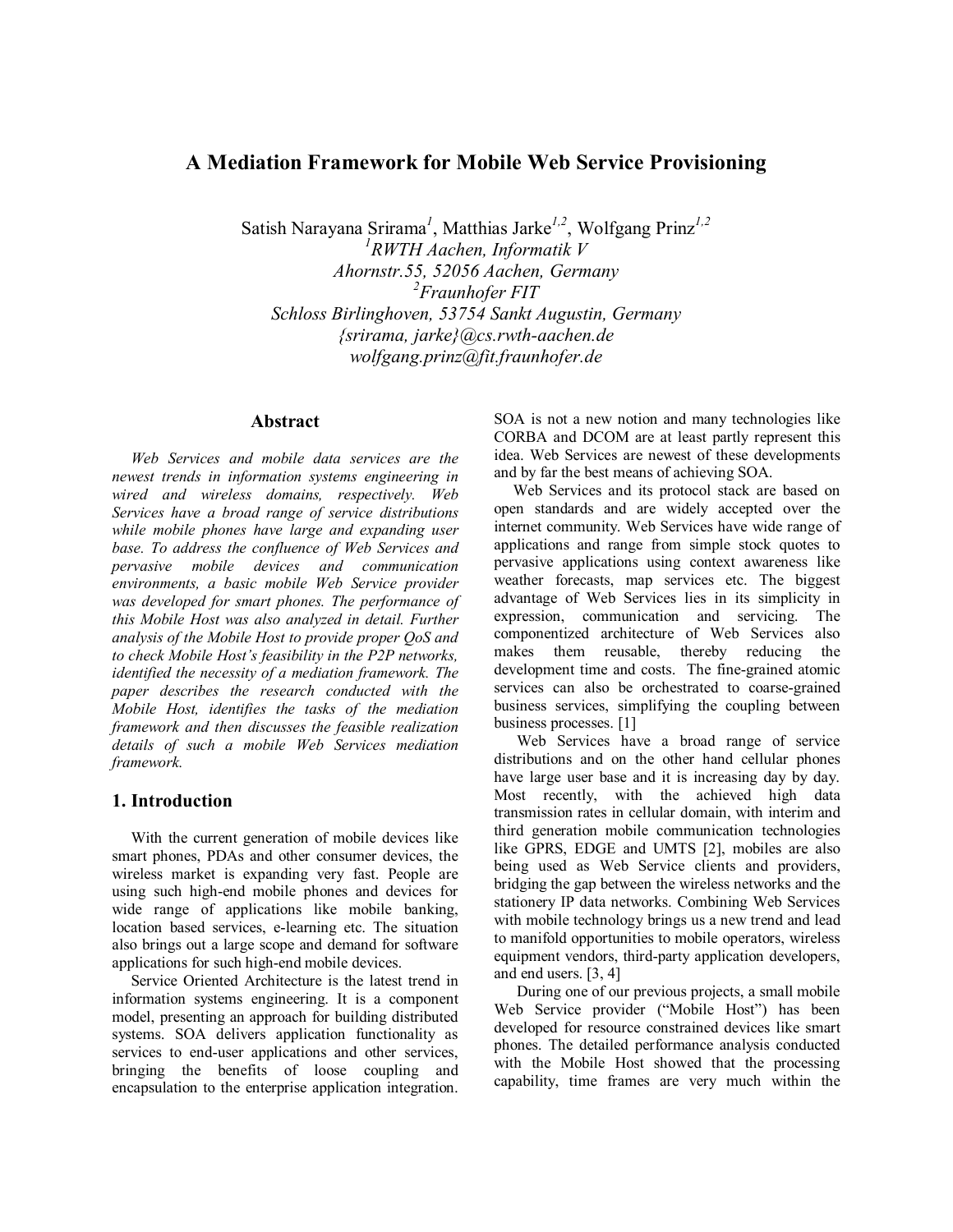acceptable levels. But the QoS analysis of the Mobile Host with main interest on security aspects showed that not all the standard WS\* specifications can be applied to the Mobile Host. A middleware framework or proxy is required for the proper QoS provisioning. We also have extended the study to check the feasibility of this Mobile Host in the P2P networks. The analysis suggested that the mediation framework also need to provide some of the P2P features for the Mobile Host.

The paper first explains the Mobile Host and the research being conducted in the QoS and P2P domains in section 2. Section 3 identifies the deployment scenario, tasks and realization details of the mobile Web Services mediation framework. Section 4 concludes the paper with future research directions.

#### **2. Mobile Web Service provisioning**

Mobile Host is a light weight Web Service provider built for resource constrained devices like smart phones. It has been developed as a Web Service handler built on top of a normal Web server. The Web Service requests sent by HTTP tunneling are diverted and handled by the Web Service handler. The Mobile Host was developed in PersonalJava on a SonyEricsson P800 smart phone. The memory imprint of our fully functional prototype is only ~130 KB. Open source kSOAP2 was used for creating and handling the SOAP messages [4]. An application scenario of the Mobile Host where the pictures taken by the mobile and location details are provided as Web Service to the potential clients is shown in figure 1.





The detailed performance evaluation of this Mobile Host clearly showed that service delivery as well as service administration can be done with reasonable ergonomic quality by normal mobile phone users. As the most important result, it turns out that the WS processing time at the Mobile Host is only a small

fraction of the total Web Service invocation cycle time  $(\leq 10\%)$  and rest all being transmission delay. This makes the performance of the Mobile Host directly proportional to achievable data transmission rates. So the new developments and higher data transmission rates achieved in mobile communication technologies with 3G, 4G make the Mobile Host soon realizable in commercial environments.

After the initial feasibility analysis, the QoS aspects of Mobile Host are studied with main concern at the security implications. The WS-Security [5] specification from OASIS is the core element in Web Service security realm in wired networks. It provides ways to add security headers to SOAP envelopes, attach security tokens and credentials to a message, insert a timestamp, sign the messages, and encrypt the message. The detailed analysis of adapting the WS-Security to the Mobile Host suggested that not all of this specification can be applied to the Mobile Host. The specification was beyond the resource capabilities of today's smart phones. With the security study we are recommending that the best way of securing SOAP messages in mobile Web Service provisioning is to use AES symmetric encryption with 256 bit key for encrypting the message and RSAwithSHA1 to sign the message. The symmetric keys are to be exchanged using RSA 1024 bit asymmetric key exchange mechanism. The cipher data and the keys are to be incorporated into the SOAP message according to WS-Security specification. [7]

 But in general any potential client can follow full WS-Security standard and hence to preserve the interoperability of Web Services also at Mobile Host, the messages are to be transformed at some intermediary node. The transformation of the message may also be required to achieve proper scalability for the Mobile Host. This pushes the necessity for some mediation framework as the legitimate intermediary in the mobile Web Service invocation cycle. Our current study in this domain concentrates at realizing an Enterprise Service Bus (ESB) [9] based "Mobile Web Services Mediation Framework" (MWSMF), which maintains the individual user profiles, personalization settings and context sensitive information.

Apart from this, the feasibility of the Mobile Host in P2P networks is also being studied. The analysis suggests that the P2P is not just increasing the application scope of the Mobile Host but also provides many technical advantages to the Mobile Host. Every Mobile Host in the internet or operator proprietary network needs some means of addressing and accessing mechanism. Generally they can be identified with public IP, a feature provided by very few mobile operators today. This is the major hindrance for the commercial viability of the Mobile Host. With the P2P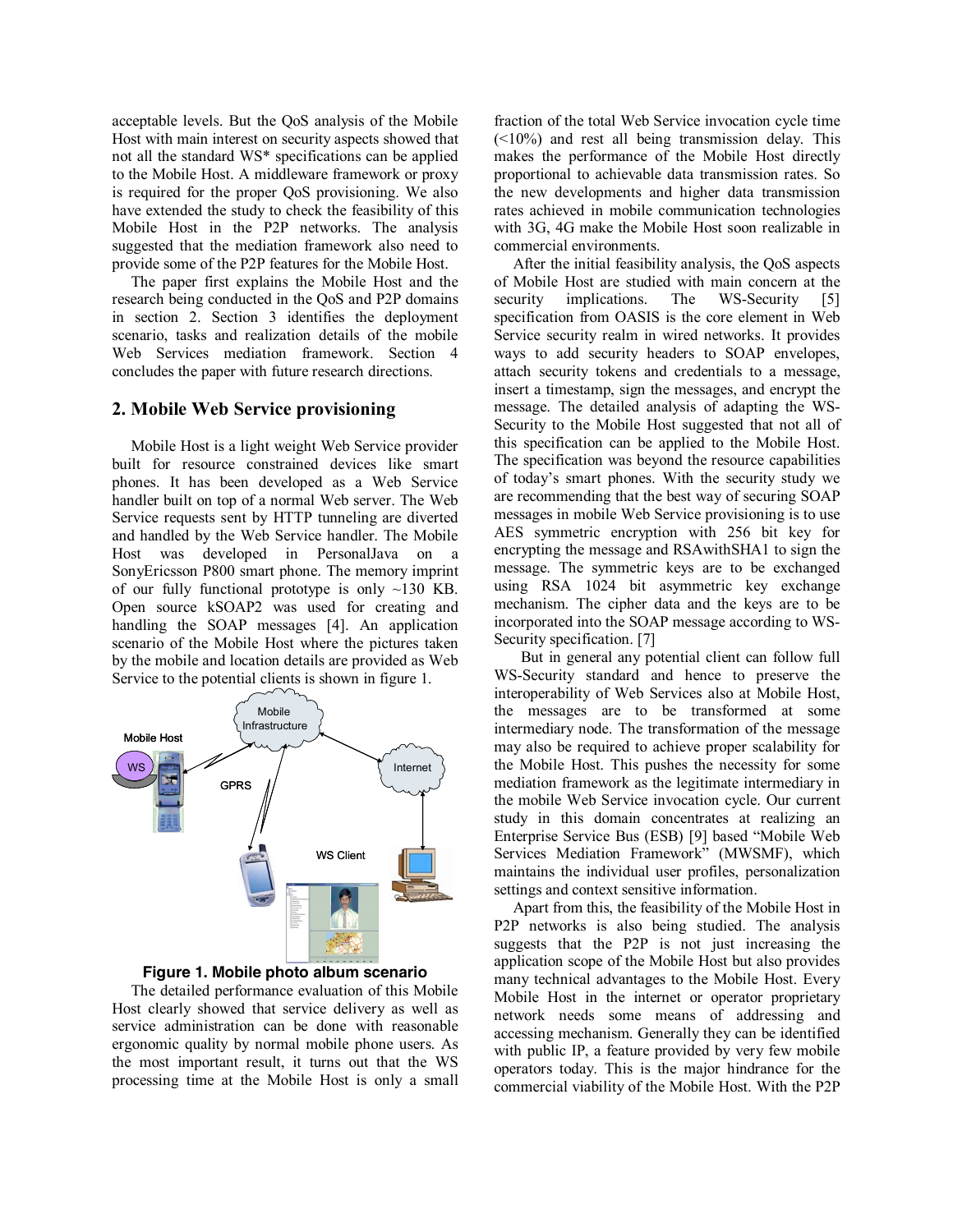

**Figure 2. The Mobile Web Services Mediation Framework deployment scenario**

network in place the need for the Public IP can be eliminated and the mobiles can be addressed with unique peer ID. Each device in the P2P network is associated with the same peer ID, even though the peers can communicate with each other using the best of the many network interfaces supported by the devices like Ethernet, WiFi etc. [7]

 Moreover, the P2P also offers better means of service discovery for huge number of Web Services possible with Mobile Hosts. The Web Services deployed on the Mobile Host can be advertised in the P2P network as the JXTA modules [6]. The module advertisements are searchable and thus the Web Services can be found as standard JXTA services. The module advertisements together represent a combination of UDDI in a sense of publishing and finding service description and WSDL in a sense of defining transport binding to the service [10, 11]. The means of accessing Web Service deployed in the JXTA network is also being studied. The SOAP messages are transmitted across JXTA pipes. The message transformation service, JXTA discovery service of the MWSMF comes in handy at this process.

For establishing the mobile P2P network the Mobile Hosts and the mobile Web Service clients must connect to some super peer. Super peer helps in maintaining the routing information and searching the resources and services in a P2P network. The mediation framework should posses the super peer functionality, and should lead the JXTA network to the mobile operator proprietary network.

# **3. Mobile Web Services Mediation Framework**

The proposed deployment scenario of the MWSMF is shown in figure 2. The mediation framework is established as an intermediary between the WS clients and the Mobile Hosts in JXTA network. The virtual P2P network is established in the mobile operator network with one of the node in operator proprietary network, acting as a JXTA super peer. The super peer can exist at Base Transceiver Station (BTS) and can be connected to other base stations extending the JXTA network into the mobile operator network. The mobile terminals use JXME, a light version of JXTA for mobile devices. The WS clients can access the deployed services across MWSMF and JXTA network.

External WS clients can also directly access the Web Services deployed on the Mobile Hosts, as long as the Mobile Hosts are provided with public IPs and the Web Services are published with the UDDI registry at the mediation framework. Thus the MWSMF also acts as external gateway from Internet to the mobile P2P network.

### **3.1. Features of the mediation framework**

Based on the study and analysis, addressed in the previous section, the tasks of the mediation framework are identified. The mediation framework should support the transformation and routing of the Web Service messages. The routing should be based on content. It should help in providing QoS for the Mobile Hosts and mobile Web Service clients. From security front, MWSMF should provide end point security by providing identity, which helps in achieving proper authentication and authorization. From the scalability front it should support the transformation of messages between the complete WS\* specifications and the